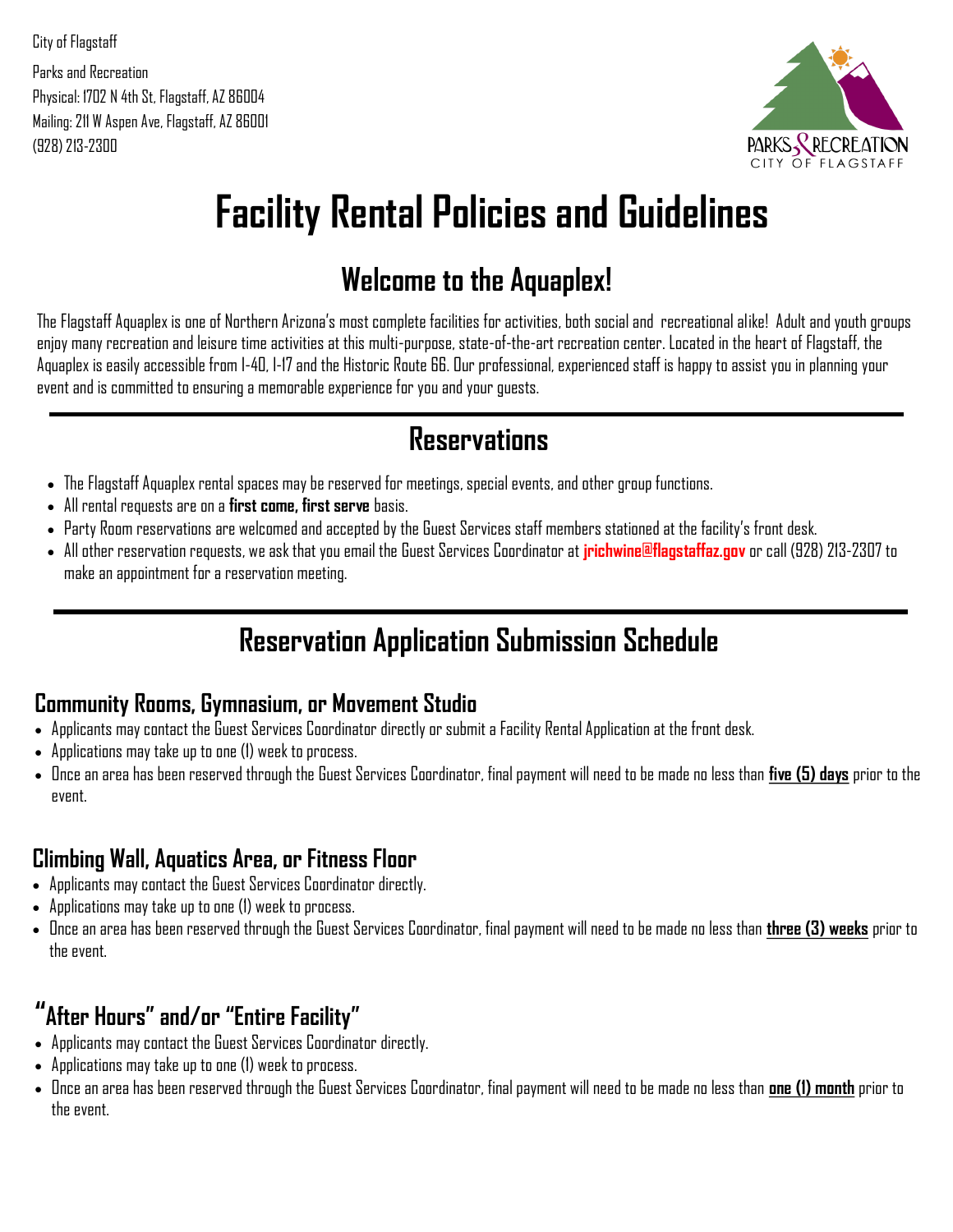# **Holiday Rentals**

City facilities **may not be available** for rent on the following holidays:

- Thanksgiving Day
- Christmas Eve
- Christmas Day
- New Years Eve
- New Years Day

Rentals on the following holidays may be charged a 25% holiday rental premium **in addition to the regular rental rate:**

- Martin Luther King, Jr. Day
- Presidents Day
- Memorial Day
- Independence Day
- Labor Day
- Veterans Day
- Friday After Thanksgiving

# **Hours of Use**

The Flagstaff Aquaplex's regular facility hours are:

Monday—Saturday: 6:00 AM—9:00 PM

> Sunday: 10:00 AM—6:00 PM

## \*PLEASE NOTE: Each area of the facility (i.e. rock climbing wall, pool area, gymnasium, etc.) has specific hours that can vary day-to-day. Be sure to ask the front desk for a copy of our different operating hours for each area.

Facility rentals are limited to no more than ten (10) consecutive hours. Rental hours of use **must include set-up, decorating, and clean up time.**  Events that exceed the scheduled rental time will be billed at twice the hourly rental rate for the additional time. If the facility is available, time extensions up to ten (10) consecutive hours **may** be granted by management, prior to the event, upon payment and subject to the hourly fee.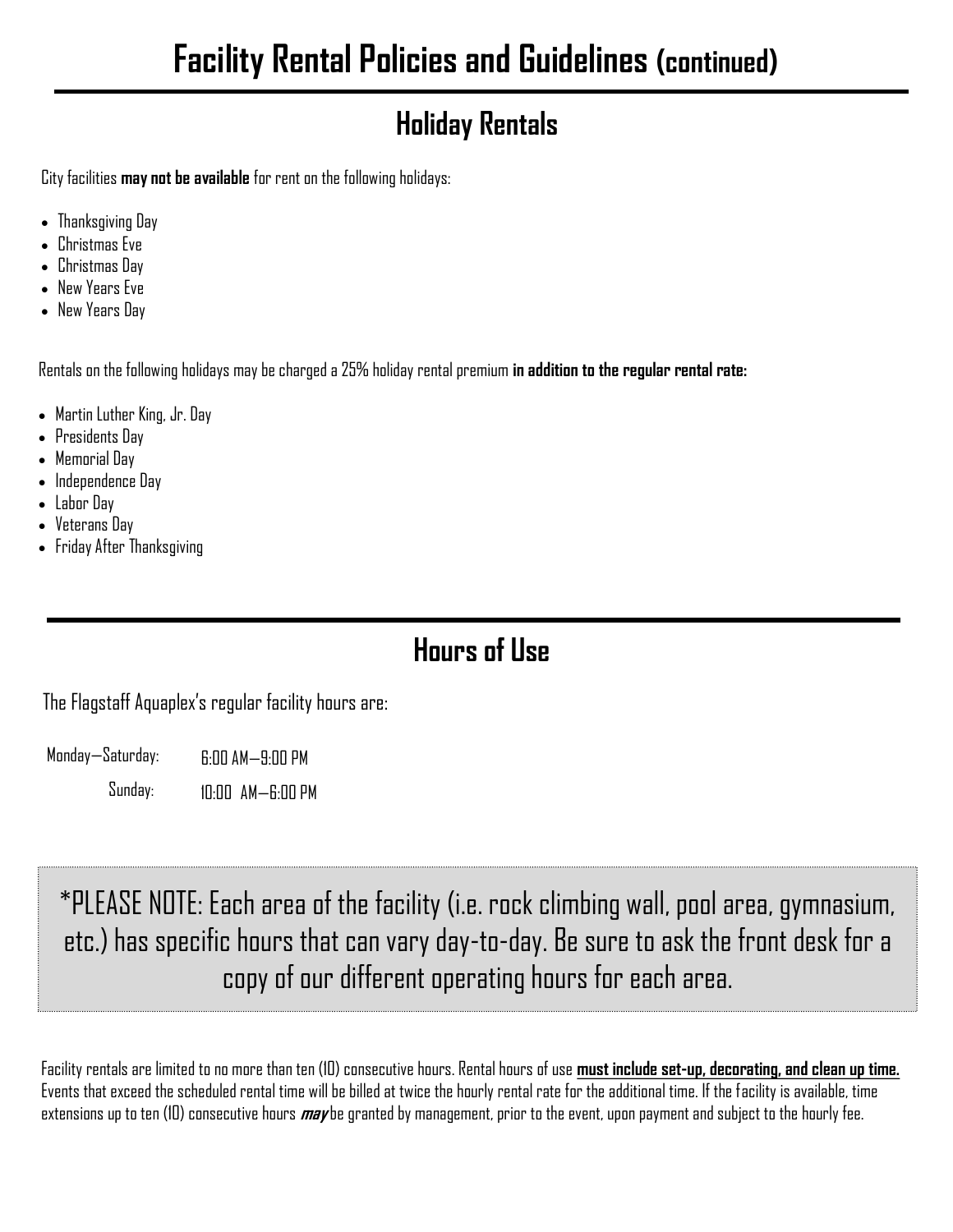## **Application Steps**

### **1. Email (jrichwine@flagstaffaz.gov) or call Guest Service Coordinator at (928) 213-2307 for an appointment.**

During the appointment, you will be given a tentative booking date, pending successful completion of the rental process.

### 2. **Complete an Application**

A duly authorized representative of the organization, or person responsible for the rental, must sign the completed application. Applications are available at the Aquaplex Front Desk and may be dropped off prior to the reservation appointment. No reservations are held or confirmed until all required paperwork is completed and approved by the Guest Service Coordinator.

### 3. **Final Application Approval**

You will be notified during or shortly after your appointment on the status of your application.

### 4. **Pay Rental Fees**

The Guest Service Coordinator will review payment options with you at time of booking.

### **Applicant Classifications**

**Resident:** Any business, organization or individual residing within the City of Flagstaff city limits.

**Proof of residency**: Able to show current City of Flagstaff Utility Bill, Drivers License or other identification that shows a City of Flagstaff physical address (No P.O. Box numbers allowed) existing within current city limits.

**Non-Profit:** As verified with a tax certificate for a 501(c) or another established non-profit certificate.

**Commercial / For Profit:** Any business, organization or individual not holding non-profit status as established with a tax certificate or renting facility amenities for the purpose of financial or other personal or business gain or benefit.

**Out of Community:** Any business, organization or individual with a physical legal address outside of city limits.

## **Required Permits / Licenses**

If applicable, copies of the following permits/licenses must be submitted 30 days prior to the scheduled use:

### **Fund Raisers**

Many activities are fund raisers in which either the sponsoring group benefits or proceeds go to a chosen beneficiary. Non-profit documentation stating your non-profit number is required for any fund-raising activities. There may be additional fees for fund raising.

### **Business License**

A Business License may be required of businesses (caterers, DJs/bands, photographers, etc.) performing any services at an event. Contact the Business License Division at (928) 779-7614, for more information.

### **Fire Department Permits**

A Permit is required for use of candles, open flames, or flammable materials and decorations. Contact the Fire Department at (928) 779-7688 for more information.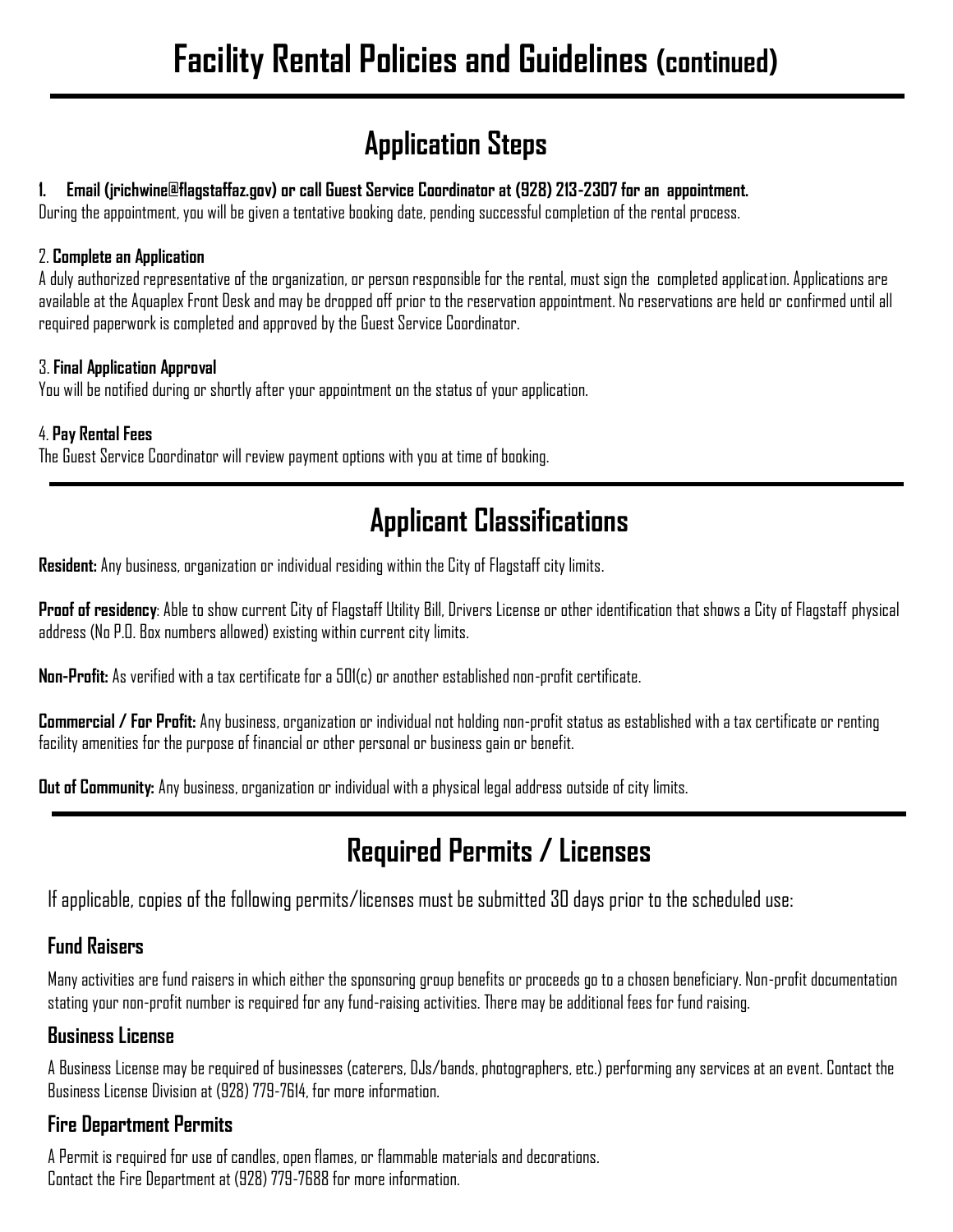## **Insurance Certificate**

Certain rentals may be required to provide the City of Flagstaff with a valid Certificate of Liability Insurance, written through acceptable carriers.

Such certificate shall provide Bodily Injury and Property Damage Liability protection at a limit of \$1, 000, 000,000. (a million dollars). The Certificate shall name the City of Flagstaff as an Additional Insured.

The decision to require or not require an insurance certificate will be determined by Aquaplex Management and the City of Flagstaff Risk Management Department upon review of the rental application.

A reservation that requires insurance CANNOT occur until the required insurance and all additional certificates has been approved by Aquaplex management and the City of Flagstaff Risk Management department.

# **Renters Responsibilities During Event**

- **Being familiar with and making sure your guests understand and adhere to all posted Aquaplex rules, policies and procedures.** 
	- Please have all guest for event enter the facility through the main Aquaplex door,.
- **Children must always be supervised by parents or chaperones.**
	- Aquaplex considers a person 14 years old and older, to be capable of being a chaperone.
	- Children 5 years old and under need to be within arms reach of a chaperone at all times.
- **Delivering & unloading event materials & supplies during approved delivery timeframe or contracted hours.**

-Event materials are NOT permitted to be stored in the community rooms or the kitchen space prior to start / evening before the event or after the event.

• **Decorating facility for event per regulations & on-site staff direction.** 

- See decorating guidelines on page 7.

• **Setting up all rental equipment brought in by renter or outside vendor.**

-Event rental equipment in by renter or outside vendor is NOT permitted to be stored in the community rooms or the kitchen space prior to start / evening before the event or after the event.

- If over night storage of equipment is required , the renter will need to include the over night time frame in their reservation , and will be charged the hourly rate for storage time.

### • **Monitoring conduct & performance of contracted vendors or performers at event.**

- All contracted vendors or performers are expected to understand and adhere to all posted Aquaplex rules, polices and procedures.

- Aquaplex management and staff reserve the right to enact additional rules and regulation that may not be posted to ensure the safety of our guest and staff.

- Failure of contracted vendors or performs to adhere to all posted and informed (by Aquaplex staff) of Aquaplex rules, polices and procedure, will result in renter loss of security deposit.

### • **Coordinating event activities & transitions**.

#### • **Monitoring guest activity and behavior.**

- All guests are expected to understand and adhere to all posted Aquaplex rules, polices and procedures.

- Aquaplex management and staff reserve the right to enact additional rules and regulation that may not be posted to ensure the safety of our guest and staff.

- Failure of contracted vendors or performs to adhere to all posted and informed (by Aquaplex staff) of Aquaplex rules, polices and procedure, will result in renter loss of security deposit.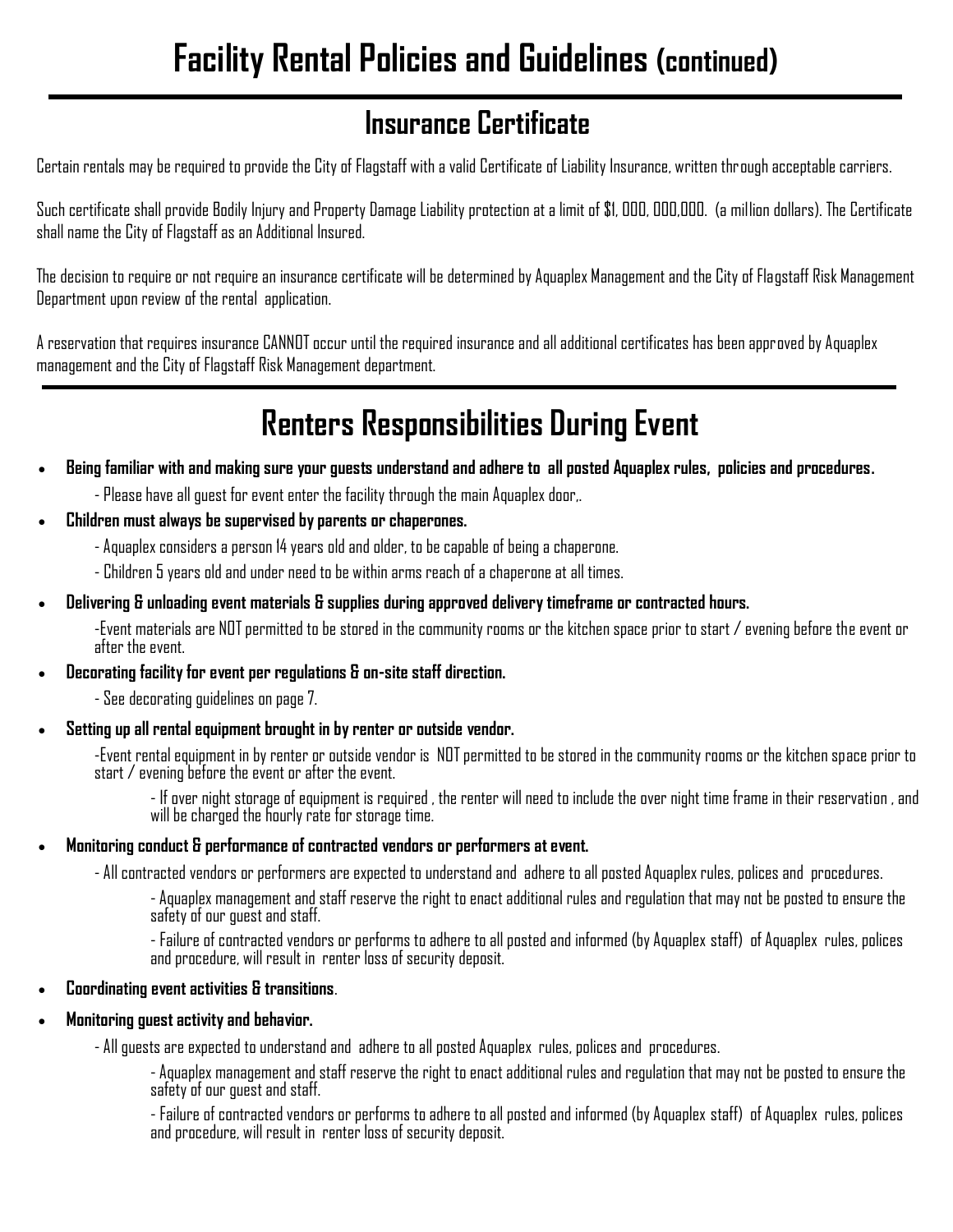## **Renters Responsibilities During Event (Continued)**

• **Communicating with on-site staff at the Aquaplex front desk**

-Informing staff of any food or drink spills on the carpet or wood for immediate clean-up.

- If extra Aquaplex front desk staff are available they will clean up the spill. However, extra staff is not always available or may be needed at the front desk to address high traffic time needs. In this instance staff will provide renter with necessary cleaning supplies for the renter to clean up needed spill.

- **Helping with equipment transitions.**
- **Checking on the condition of the restrooms and lobby.**
- **Before the start of reservation, renter needs to " check in" with the on duty staff at the front desk.**

-Staff will review the reservations "check in" sheet and make sure that the community room , set up and tech./AV equipment are as re quested by renter.

- Renters failure to check in at the front desk with the on duty staff will result in the renter losing their security deposit.

#### • **Before the end of the reservation, renter need to complete the following cleaning tasks**

Cleaning supplies are available for your convenience. Please see the front desk..

- Removal of all decorations
- Removal of all method of hanging decorating from walls, tables & chairs
- -Sweep & Mop all used wood Floor
- Vacuum of all used carpet
- Wiping down of all used tables and chairs
- Taking out of all trash and recycling reciprocals.
	- Trash and recycling need to be taken out to the facilities trash and recycling dumpsters
	- See on duty front desk staff for directions to dumpsters.
- Replacement of trash bags in trash and recycling reciprocals
- Cleaning out and wiping down of all counters used in community room area
- Cleaning out and wiping down of sink in kitchen (iif part of rental)
- Cleaning out and wiping down all counters in kitchen (if part of rental)
- Cleaning out and wiping down all catering fridge's, freezer and oven in kitchen (if part of rental)
	- No food /supplies are to be left .
- Cleaning out and wiping down of microwave in kitchen (if part of rental)
- Sweep & Mop of kitchen floor (if part of rental)

- Renters failure to complete required cleaning tasks will result in the renter losing their security deposit.

#### • **Renter at end of reservation , need to "check out" with the on duty staff at the front desk.**

The staff will review the reservations "cleaning checklist" and make sure that all of the required cleaning tasks are completed, all tables, chairs and tech./AV equipment utilized by renter for the event are returned.

- Renters failure to check out with the on duty staff at the front desk will result in the renter losing their security deposit.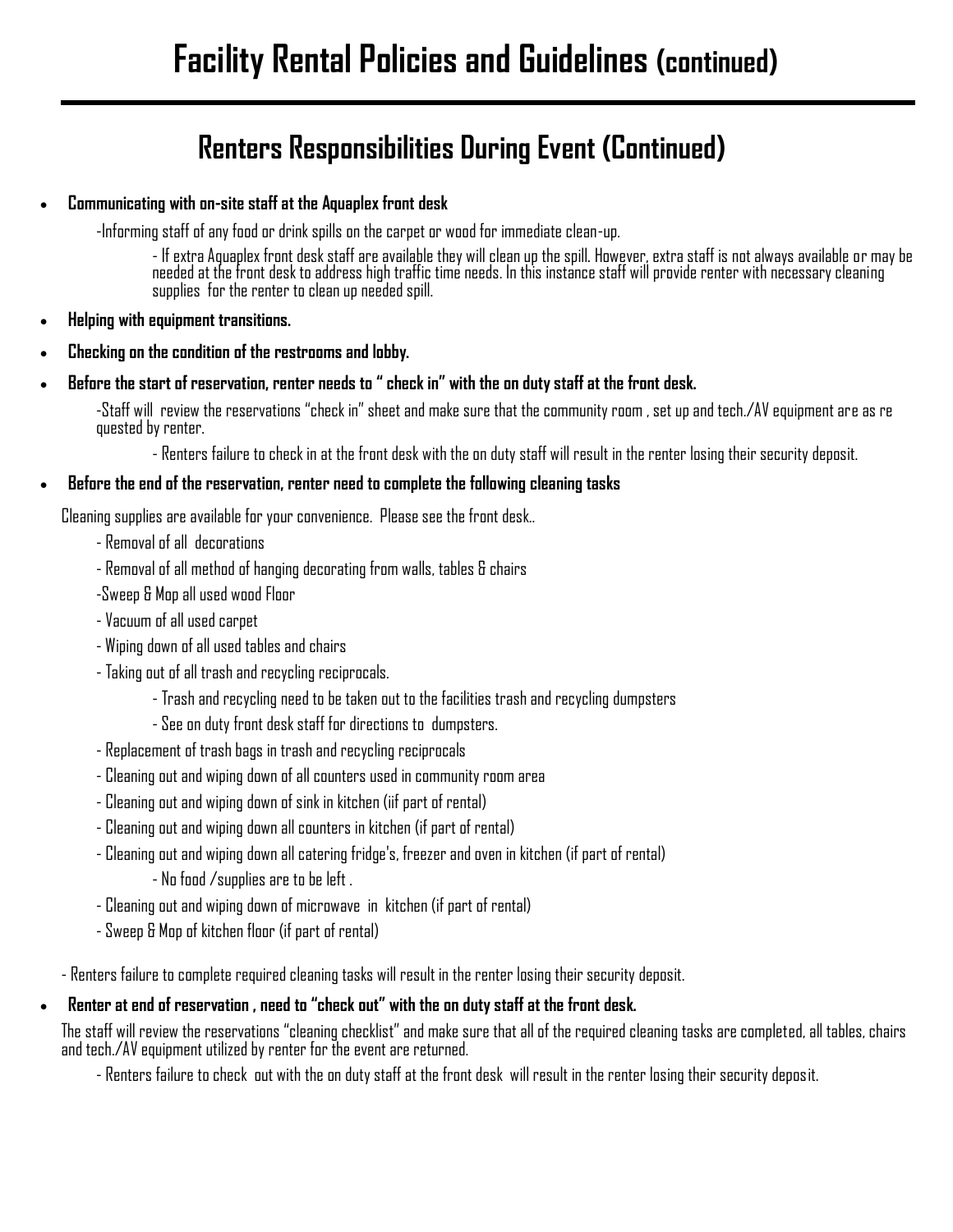# **Amplified Sound**

Bands, DJ's, music or speaking that requires the use of speakers or amplifiers is considered amplified sound.

There are restrictions and sound ordinances relating to amplified sound. Your event may be subject to sound metering to ensure sound level compliance. **Music volume must be lowered to follow City Noise Ordinances**. Please be considerate of others within the facility. Flagstaff Police Department may be summoned in the case of excessive noise.

No Fog Machines are allowed. Please inform your DJ.

The Aquaplex has a portable PA System and cord microphone which can be rented for an additional charge.

## **Decorations and Favors**

Decorations are the responsibility of the applicant and plans to decorate the facility must be requested on the application for approval.

Only masking tape and scotch tape (provided by you) are acceptable.

### **No staples, nails or tacks are allowed on any wall or equipment. The use of gorilla or Duck-tape is NOT permitted on any wall or equipment.**

All decorations must be fireproof or made of fire-retardant materials. Nothing shall be attached to light fixtures. No decorations will be permitted within 18 inches of ceiling sprinklers. Piñatas, decoration sprinkles, glitter, confetti, rice, and birdseed are not allowed inside or outside of the facility.

Sunflower seeds, gum, and candy create cleanup problems. It is your responsibility to clean up these items from carpets and floors.

Custodial fees (\$50.00) may be added to your reservation cost.

# **Alcohol Policy**

### **The Flagstaff Aquaplex currently does not allow any alcohol on it premises**.

This policy is subject to review and could possibly be modified in the future to allow alcohol for private rentals with certain restrictions and limitations. Please talk to the Guest Service Coordinator for specific information.

## **Reservation Cancellations**

All cancellations must be in writing and received before the cancellation deadline specific to that type of rental (see below).

**Reservation that cancel there reservations outside of the cancellation deadline specific to the their rental type are not eligible for a refund of any kind.** 

The Security/Cleaning deposit will be forfeited, but all other fees refunded by City Check, by mail, and may take up to four (4) to six (6) weeks to receive. The check will be mailed out to the mailing address listed on rental application . The City of Flagstaff does not currently the capacity to refund deposit directly a renters credit or debit card.

### **Cancellation Deadlines**

### **Community Rooms**, **Gymnasium**, or **Movement Studio :**

Reservation can be cancelled up to twenty-four (24) hours preceding the planned event.

### **Climbing Wall**, **Aquatics Area**, or **Fitness Floor**:

Reservation can be cancelled up to three (3) business days preceding the planned event.

### **"After Hours"** and **"Entire Facility"**:

Reservation can be cancelled up to two (2) weeks preceding the planned event.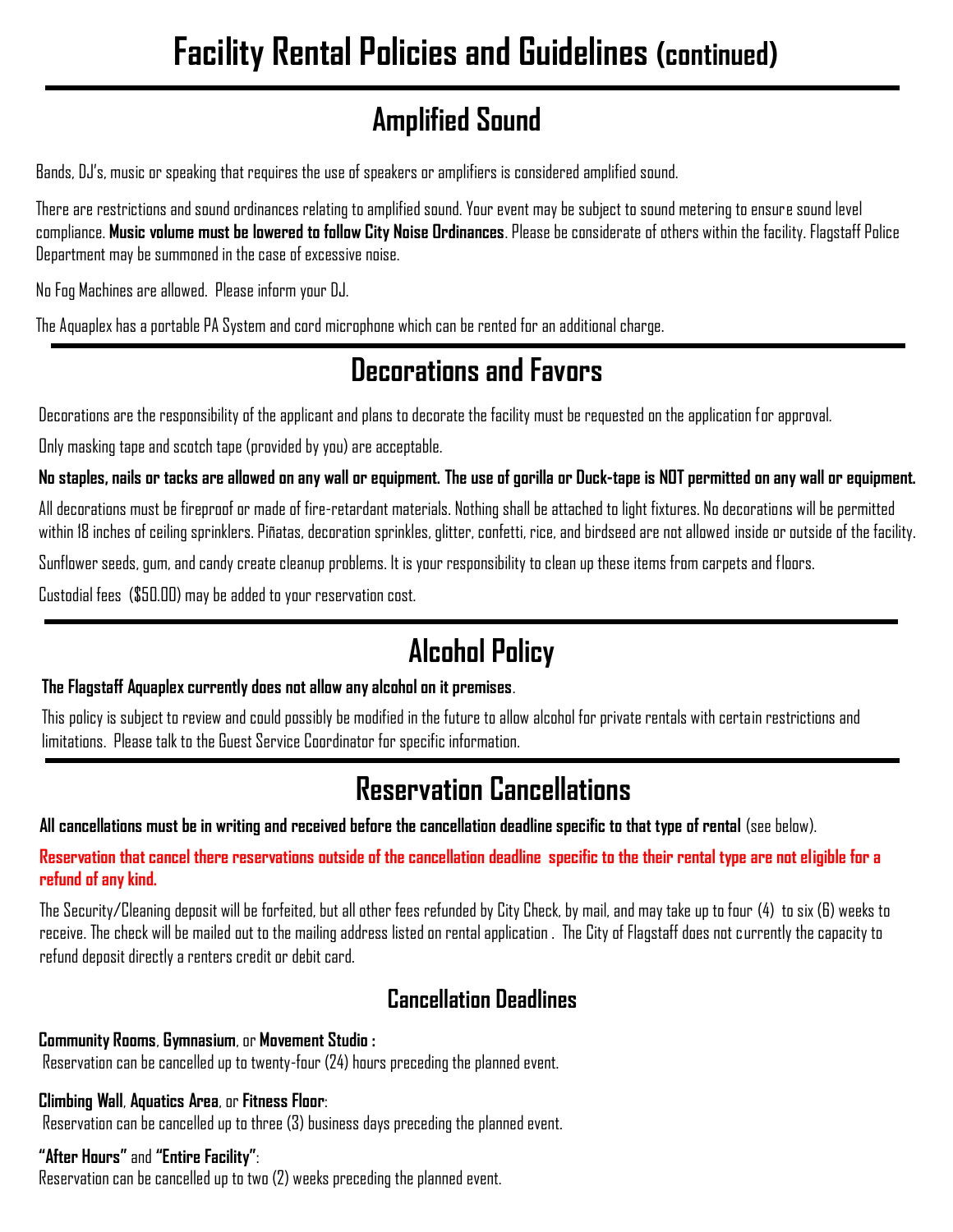|                                            | <b>Room Size</b>                                                  | <b>Max Capacity</b>                                                                                            | <b>Amenities Included</b>                                                                                                                                | <b>Common Uses</b>                                                                  |
|--------------------------------------------|-------------------------------------------------------------------|----------------------------------------------------------------------------------------------------------------|----------------------------------------------------------------------------------------------------------------------------------------------------------|-------------------------------------------------------------------------------------|
| <b>Community Room A</b>                    | 750 sq. ft.                                                       | 70 Theater Style<br>40 Banquet Style<br><b>30 Class Room Style</b><br>30 U-Shape Style<br>100 Standing         | Catering Kitchen*, projection screen,<br>counter space.<br>Tables and chairs.                                                                            | Banquets, small receptions,<br>meetings, presentations, etc.                        |
| <b>Community Room B</b>                    | 750 sq. ft.                                                       | 70 Theater Style<br>40 Banquet Style<br>30 Class Room Style<br>30- U-Shape Style<br>100 Standing               | Counter space, direct access to patio.<br>Tables and chairs                                                                                              | Meetings, trainings, seminars<br>presentations, etc.                                |
| <b>Community Room</b><br>Combined (A&B)    | 1500 sq. ft.                                                      | 140 Theater Style<br>80 Banquet Style<br><b>60 Class Room Style</b><br><b>60 U-Shape Style</b><br>200 Standing | Catering Kitchen*, projection screen,<br>counter space, direct access to patio.<br>Tables and chairs                                                     | Banquets, receptions, ceremonies,<br>dances, large meetings,<br>presentations, etc. |
| <b>Climbing Wall</b>                       | 24' W x 27' H w/ a<br>12' fall area                               | 4 climbers at a time w/ space<br>for up to 20 spectators.                                                      | All equipment provided except shoes.<br>(Liability waivers must be on file.)                                                                             | Climbing.                                                                           |
| <b>Fitness Floor &amp; Track</b>           | 4793 sq. ft.<br>Track: 3 lanes, 117<br>yards long                 | Varies depending on<br>activities.                                                                             | Cardio equipment, fitness machines,<br>free weights and benches, indoor<br>track.                                                                        | Various fitness and exercise<br>activities.                                         |
| <b>Movement Studio</b>                     | 1715 sq. ft.                                                      | Varies depending on<br>activities.                                                                             | Wood floor, wall mirrors, ballet bar,<br>stereo system, mats.                                                                                            | Aerobics, dance, martial arts,<br>yoga, etc.                                        |
| <b>Gymnasium</b>                           | 8640 sq. ft.                                                      | Varies depending on<br>activities.                                                                             | 6 basketball hoops, rollaway bleachers,<br>indoor soccer goals, various sports<br>equipment.                                                             | Practice, games, tournaments,<br>larger events.                                     |
| Lap Pool                                   | 1,000 sq. ft.                                                     | 30                                                                                                             | 3 lap lanes, timer, various swim toys,                                                                                                                   | Lap swimming, pool parties and<br>various aquatic activities. Water<br>aerobics     |
| <b>Aquatics Area</b><br>(entire pool area) | 10000 sq. ft.<br>9000 sq. ft. of<br>water area<br>$(100,000$ Gal) | Varies depending on activi-<br>ties and number of lifeguards<br>on duty.                                       | Indoors and heated, lifeguards, 2 tube<br>slides, 3 lane lap pool, zero-depth en-<br>try child pool w/ play structure, lazy<br>river, 16-person hot tub. | Pool parties and various aquatic<br>activities.                                     |

## **Facility Accommodations**

\* **Catering kitchen** is 15' x 16' and includes a commercial refrigerator, microwave, sink, warming oven, and coffee maker. It is an optional amenity and will incur an additional hourly charge. **No on-site food cooking, preparation, or dishwashing.**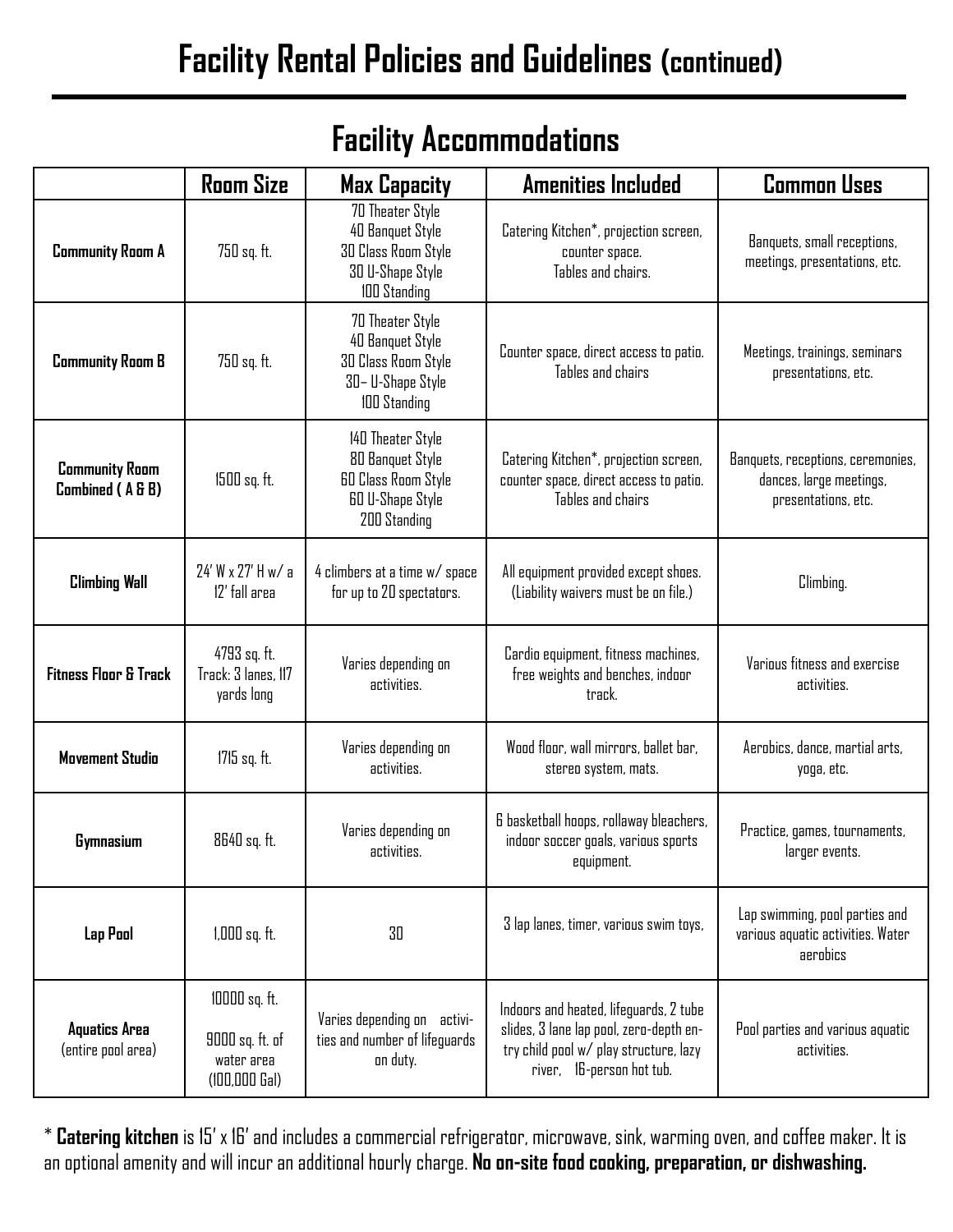# **Community Room Rental Set Up Options**

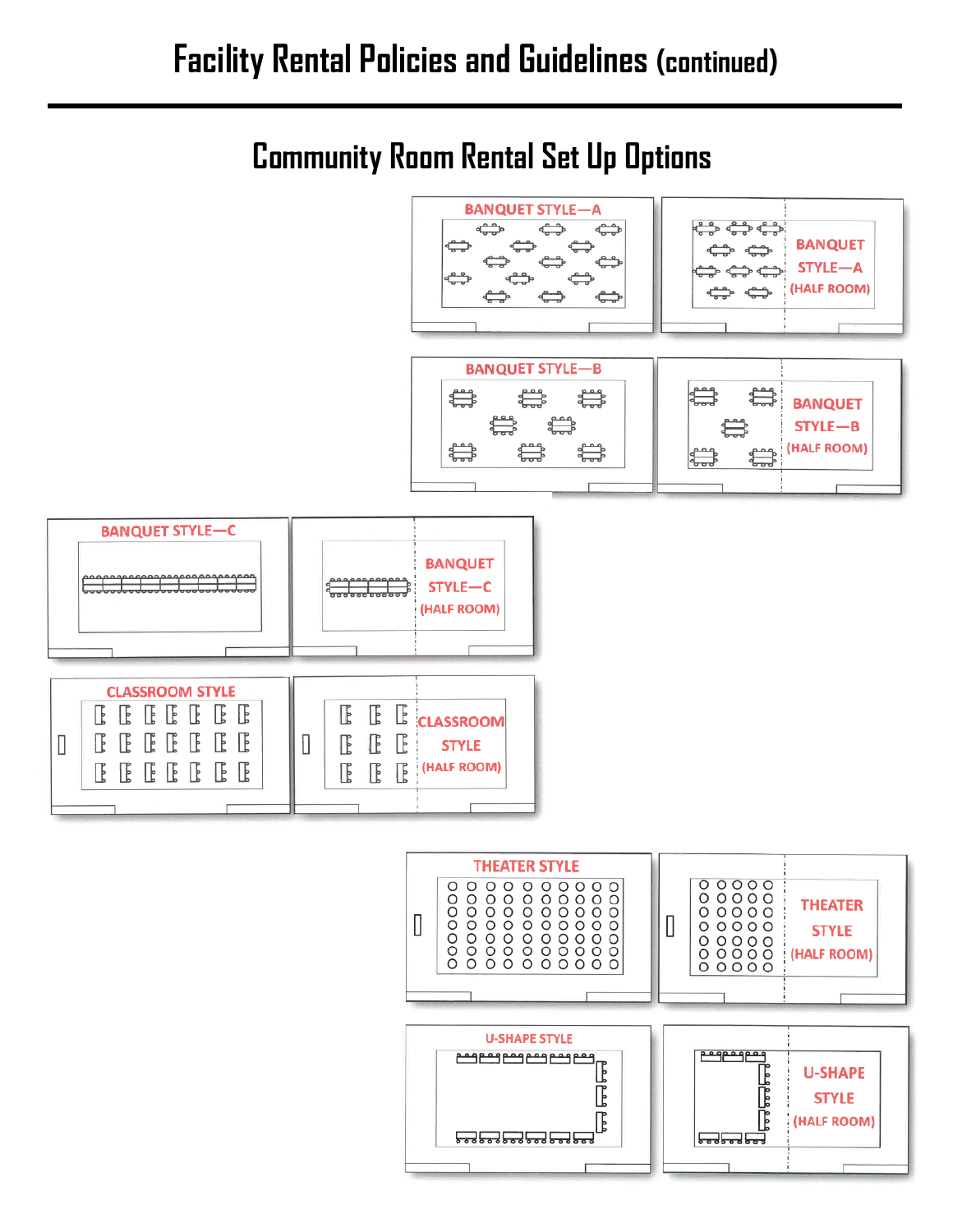**Peak Time:** M-F Open-8am & 3pm-Close. Sat & Sun All Day. **Non-Peak Time**: M-F 8am-3pm.

| <b>Rental Fees</b> (per hour)<br>All rentals prices do not include tax. |               |           |  |  |
|-------------------------------------------------------------------------|---------------|-----------|--|--|
|                                                                         | Non-Peak Time | Peak Time |  |  |
| <b>Community Rooms (Meeting Rooms)</b>                                  |               |           |  |  |
| <b>General/ Resident/ Non-Profit</b>                                    |               |           |  |  |
| Half Room without kitchen                                               | \$29.50       | \$47.00   |  |  |
| Half Room with kitchen                                                  | \$41.25       | \$59.00   |  |  |
| Combined Room without kitchen                                           | \$70.75       | \$88.25   |  |  |
| Combined Room with kitchen                                              | \$82.75       | \$100.25  |  |  |
| <b>Commercial/For Profit/ Out of Community</b>                          |               |           |  |  |
| Half Room without kitchen                                               | \$47.00       | \$59.00   |  |  |
| Half Room with kitchen                                                  | \$59.00       | \$70.75   |  |  |
| Combined Room without kitchen                                           | \$106.00      | \$129.50  |  |  |
| Combined Room with kitchen                                              | \$118.00      | \$141.50  |  |  |
| <b>City of Flagstaff Official Internal Use</b>                          |               |           |  |  |
| Half Room without kitchen                                               | \$14.75       | \$23.50   |  |  |
| Half Room with kitchen                                                  | \$20.75       | \$20.75   |  |  |
| Combined Room without kitchen                                           | \$35.25       | \$44.25   |  |  |
| Combined Room with kitchen                                              | \$47.25       | \$56.25   |  |  |

The City of Flagstaff reserves the right to include additional rental charges based on facility set-up needs, safe operation of the facility, rental attendance or other specific rental conditions.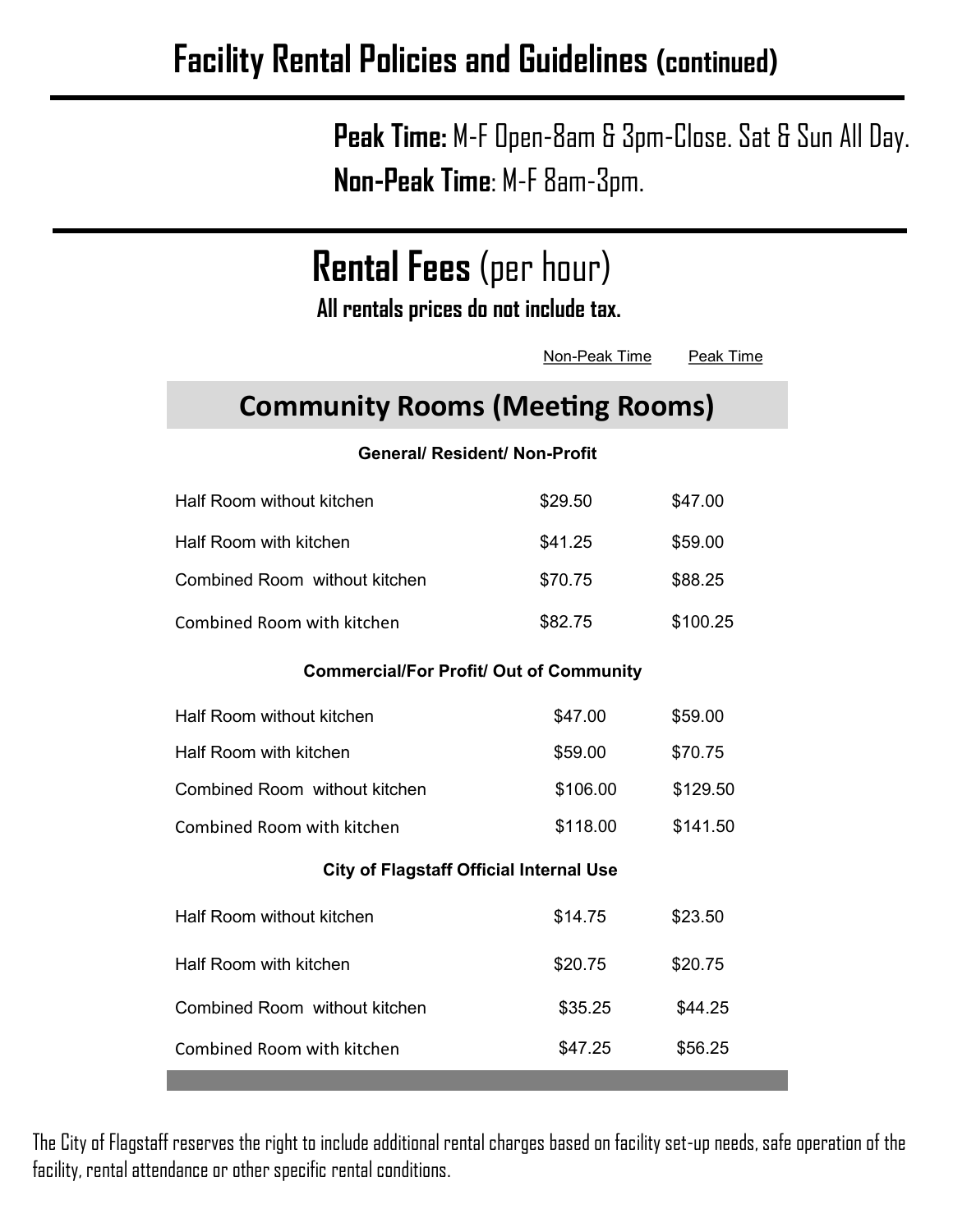# **Peak Time:** M-F Open-8am & 3pm-Close. Sat & Sun All Day. **Non-Peak Time**: M-F 8am-3pm.

# **Rental Fees** (per hour) Continued

**All rentals prices do not include tax.** 

|                                                | Non-Peak Time                                 | Peak Time |  |
|------------------------------------------------|-----------------------------------------------|-----------|--|
|                                                | <b>Movement Studio</b>                        |           |  |
| General/Resident/Non-Profit                    |                                               |           |  |
|                                                | \$37.75                                       | \$50.25   |  |
|                                                | <b>Commercial/For Profit/Out of Community</b> |           |  |
|                                                | \$50.25                                       | \$62.50   |  |
| <b>City of Flagstaff Official Internal Use</b> |                                               |           |  |
|                                                | \$19.00                                       | \$25.25   |  |
|                                                |                                               |           |  |
|                                                | <b>Climbing Wall (Rock Wall)</b>              |           |  |
| General/Resident/Non-Profit                    |                                               |           |  |
|                                                | \$37.75                                       | \$50.25   |  |
| <b>Commercial/For Profit/Out of Community</b>  |                                               |           |  |
|                                                | \$50.25                                       | \$62.50   |  |
| <b>City of Flagstaff Official Internal Use</b> |                                               |           |  |
|                                                | \$19.00                                       | \$25.25   |  |
|                                                |                                               |           |  |
|                                                | Gymnasium                                     |           |  |
| General/Resident/Non-Profit                    |                                               |           |  |
| Full Gym (Courts A & B)                        | \$62.75                                       | \$87.75   |  |
| Half Gym (Court A or B)                        | \$31.38                                       | \$43.88   |  |
|                                                | <b>Commercial/For Profit/Out of Community</b> |           |  |
| Full Gym (Courts A & B)                        | \$87.75                                       | \$119.00  |  |
| Half Gym (Court A or B)                        | \$43.88                                       | \$59.50   |  |
| <b>City of Flagstaff Official Internal Use</b> |                                               |           |  |
| Full Gym (Courts A & B)                        | \$31.25                                       | \$44.00   |  |
| Half Gym (Court A or B)                        | \$15.63                                       | \$22.00   |  |

The City of Flagstaff reserves the right to include additional rental charges based on facility set-up needs, safe operation of the facility, rental attendance or other specific rental conditions.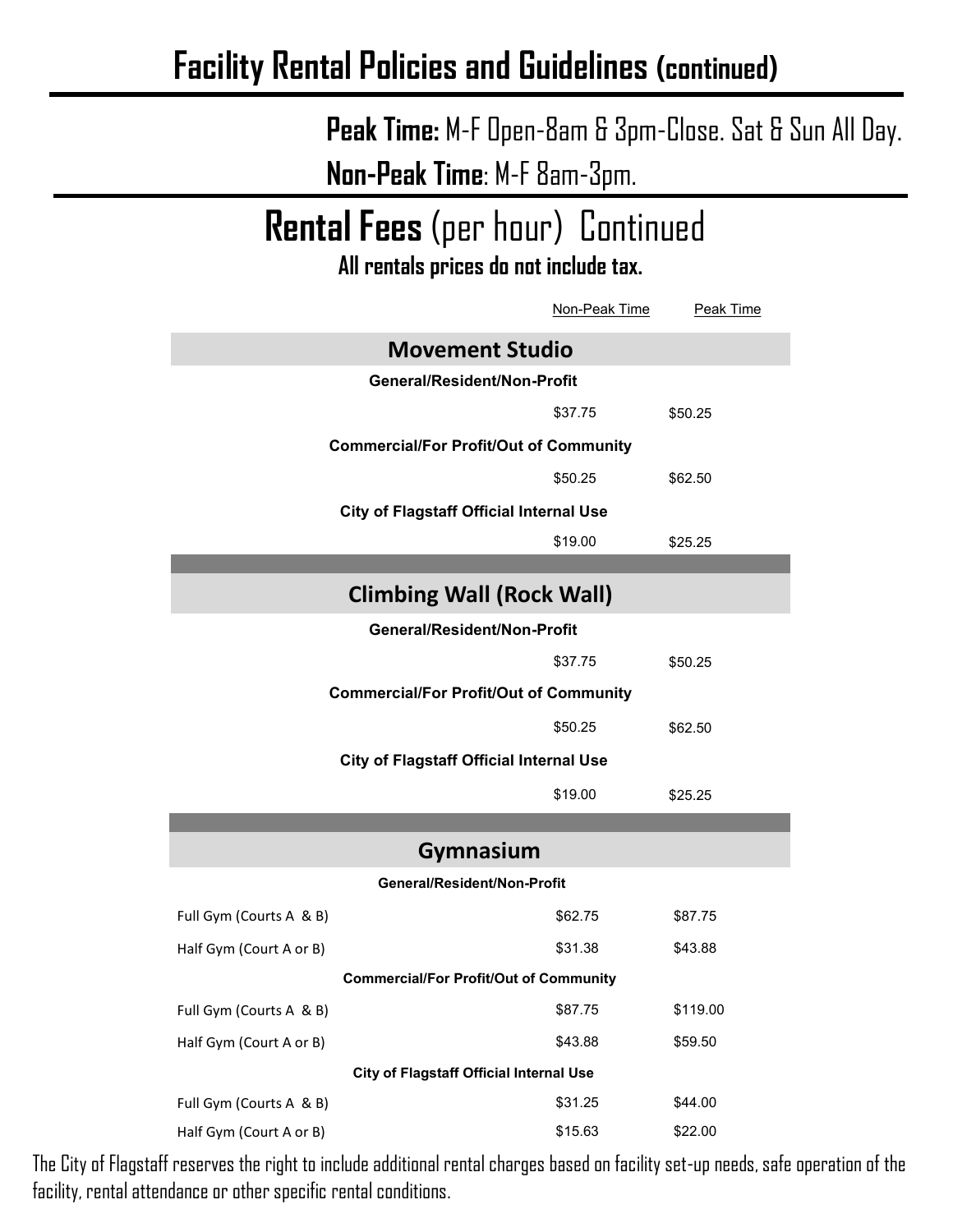**Peak Time:** M-F Open-8am & 3pm-Close. Sat & Sun All Day. **Non-Peak Time**: M-F 8am-3pm.

**Rental Fees** (per hour) Continued

**All rentals prices do not include tax.** 

|                                                                                  | Non-Peak Time | Peak Time  |
|----------------------------------------------------------------------------------|---------------|------------|
| Pool Buy Out (During Facility Operation Hours)<br>2 Hour Minimum Rental Required |               |            |
| <b>All User Groups</b>                                                           |               |            |
| 1-50 individuals                                                                 |               |            |
|                                                                                  | \$751.25      | \$813.25   |
| 51-100 individuals                                                               |               |            |
|                                                                                  | \$1,101.50    | \$1,095.50 |
| 101-150 individuals                                                              |               |            |
|                                                                                  | \$1,252.00    | \$1,377.00 |

After Hours Operations

**Pool Rental (Only Available After Facility Hours of Operation) 2 Hour Minimum Rental Required**

#### **General/ Resident/ Non-Profit**

| 1-50 individuals    | \$275.50                                       |
|---------------------|------------------------------------------------|
| 51-100 individuals  | \$501.00                                       |
| 101-150 individuals | \$626.00                                       |
|                     | <b>Commercial/For Profit/ Out of Community</b> |
| 1-50 individuals    | \$438.25                                       |
| 51-100 individuals  | \$563.50                                       |
| 101–150 individuals | \$688.50                                       |
|                     | <b>City of Flagstaff Official Internal Use</b> |
| 1-50 individuals    | \$187.75                                       |
| 51-100 individuals  | \$250.50                                       |
| 101-150 individuals | \$313.00                                       |

The City of Flagstaff reserves the right to include additional rental charges based on facility set-up needs, safe operation of the facility, rental attendance or other specific rental conditions.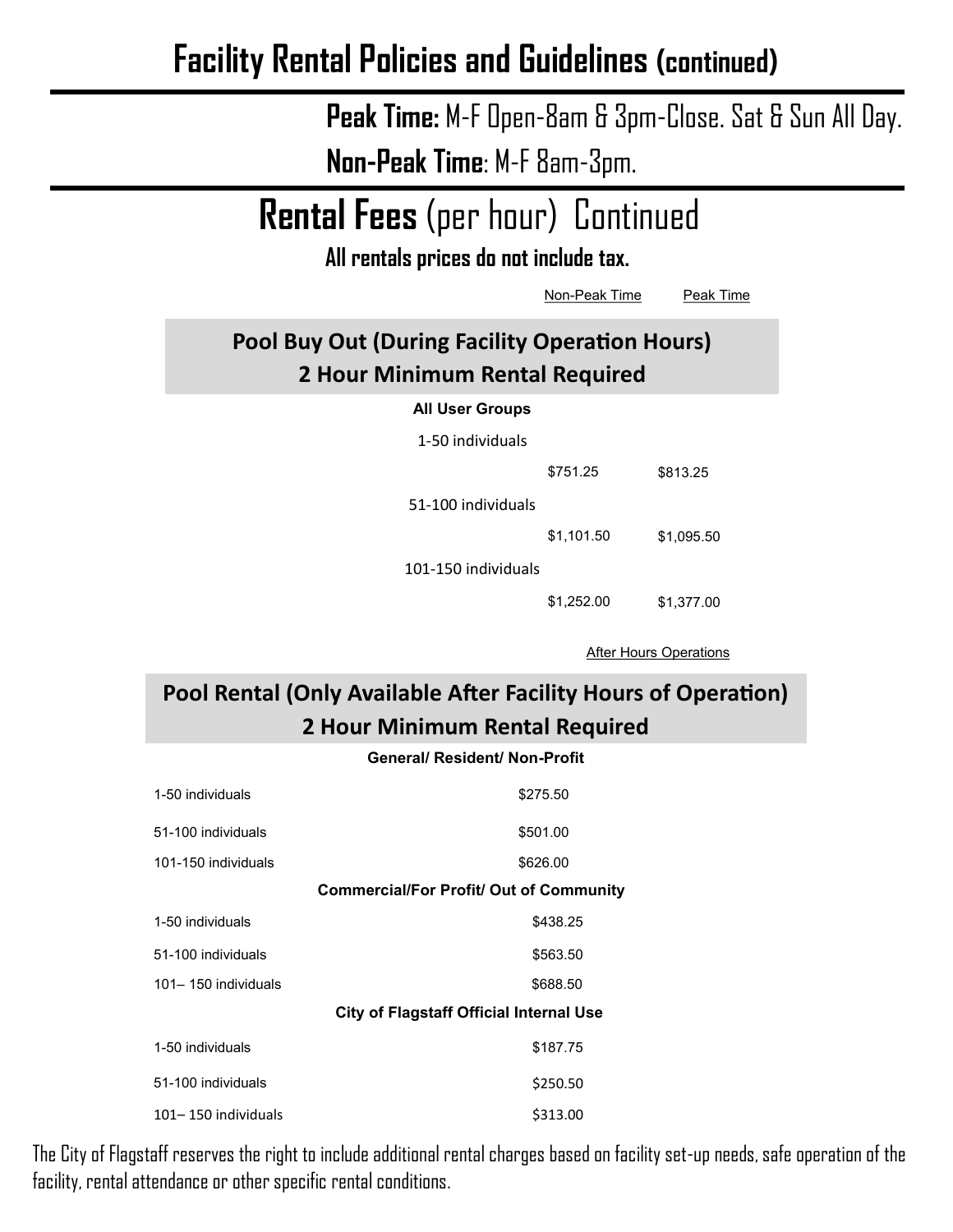# **Aquaplex Staffing Fees**

Certain rentals will require the need for Aquaplex staffing to be brought in due to the purpose or nature of the event. The decision to require or not require additional staffing will be determined by Aquaplex Management and the City of Flagstaff Risk Management.

If additional staffing is required the renter will need to pay for each additional staff member needed by hour.

The staffing hourly rate for Aquaplex temporary employees is currently \$13.00 per hour. This rate is subject to change as the state of Arizona and the City of Flagstaff minimum wage hourly rate increases.

The City of Flagstaff reserves the right to include additional rental charges based on facility set-up needs, safe operation of the facility, rental attendance or other specific rental conditions.

# **Outside Staffing/ Security Requirements**

Certain rentals will require the need for the renter to hire outside staff and security to be on site and roam the building and grounds due to the high risk nature of the event. The decision to require or not require additional outside staffing and security will be determined by Aquaplex Management and the City of Flagstaff Risk Management.

If additional outside staffing and security is responsible for the hiring and payment of those agencies. All required outside staffing and security need to be secured and submit for review by Aquaplex Management and the City of the Flagstaff Risk Management at least two (2) weeks prior to the date of the event.

Aquaplex Management and the City of Flagstaff Risk Management must approve the hired outside staffing and security companies by renter to ensure that the hired companies will meet the needs of the event and that there is no conflict of interest. If hired staffing or security company are not approved by Aquaplex Management and the City of Flagstaff Risk Management, the renter will be required to hire different companies or cancel reservation.

# **Security Deposits**

- A security deposit is **an additional fee** required for all facility rentals. It is **NOT** a holding deposit and will be included in the total rental fees due. The security deposit is currently set at **25%** of the total rental fee amount.
- The deposit will be returned by City check to the renter's specified **mailing address** within **four (4) to six (6) weeks**.
- The Aquaplex will be forced to keep the deposit if the provided Cleaning Checklist is not complete prior to the end of the specified rental time, any damages to equipment or facilities that has occurred to the facility during the reservation, or the rental end time is exceeded by the original contracted agreement.
- Additionally, if the room is not properly cleaned, the Aquaplex reserves the right to charge the renter **\$50.00 per hour** for labor. Any damage repairs will be charged at actual cost.
- In the event that the Aquaplex' s staff deems it necessary to request public safety intervention (i.e. Police, Fire, or Public Works staff) due to an event/rental is not under control, the applicant will forfeit their deposit.
- **The Aquaplex also retains the right to forfeit a refund without notifying the renter.**
- The status of a refund can be verified by the Guest Services Coordinator.